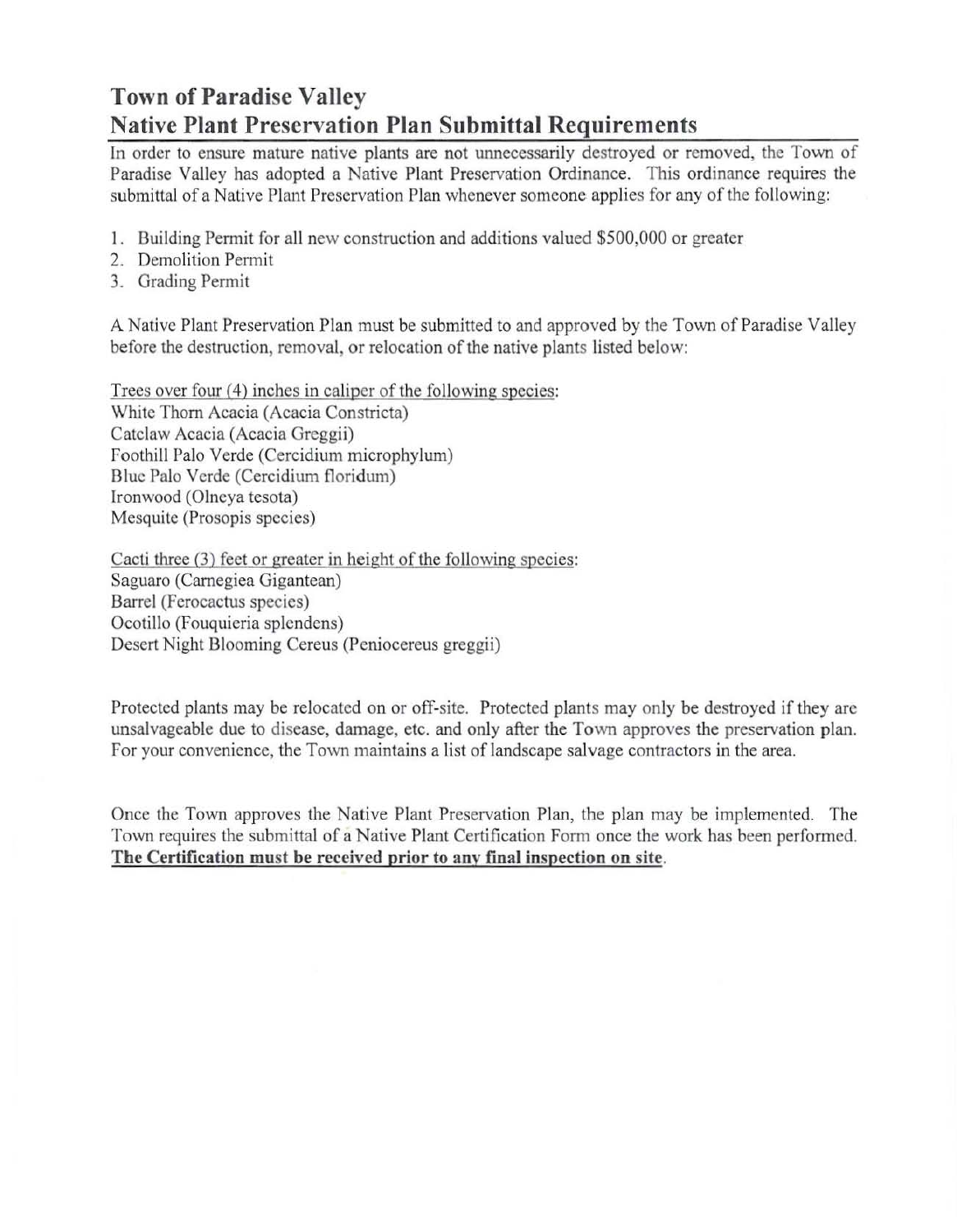## Town of Paradise Valley Native Plant Salvage Contractors

This list is offered as a courtesy and does not constitute an endorsement of any of the contractors listed. Contractors wishing to be placed on this list may contact the Town's Planning Office at 480· 348-3693.

| A Great Southwest Tree Spade LLC (spade)<br>480-483-8355<br><b>Agave Environmental Contracting</b><br>602-437-4077<br>Aridscape Concepts<br>480-609-1221<br>Arizona Site Prep, Inc.<br>480-226-9548<br>Arizona's Best Native Plant Care<br>480-948-7501<br>AZ Big Tree Movers (spade)<br>602-370-5667<br>AZ Native Plant Specialists (spade)<br>480-860-8568<br>BarbaRosa's Cactus - cactus relocators<br>623-582-8555<br>Bear Roots, Inc.<br>623-582-8555<br>Black Eagle Nurseries & Maintenance, Inc.<br>602-323-1558<br>Carefree Cactus Gardens (cacti under 9')<br>480-502-2672<br>CKN Inc.<br>623-535-7356<br>Complete Custom Development, Inc.<br>480-860-2058<br>Desert Restoration and Development<br>480-595-8054<br>Desierto Verde<br>480-820-2970<br><b>DLN</b> Landscaping<br>602-588-9720<br>Earth Care - cactus relocators<br>480-488-2915<br><b>Enviroscapes Designs</b><br>480-205-5562<br>Evergreen Lawn Sprinklers<br>602-243-1106<br>Gothic Landscaping<br>602-470-1711<br>Harris & Sons - tree relocators (spade)<br>602-863-9336<br>Horizon West Landscape, LLC<br>623-386-6194<br>Indigenous Landscape Systems, Inc.<br>602-867-8831<br>John Hancock Tree Relocation, LLC<br>480-833-0655<br>MDM Landscape Development<br>602-953-3533<br>Native Arizona Landscaping, Inc.<br>480-563-7562<br>Native Landscape Development<br>480-575-1229<br>Native Resources International<br>623-869-6757<br>Natural Habitat Inc.<br>480-488-9088<br>Pinnacle Paradise Inc.<br>480-563-5191<br>Recon, Inc<br>602-437-4393<br>Renaissance Exterior Development<br>480-585-7830<br>Sonoran Desert Designs<br>480-595-6400<br>Stafos Cactus - cactus relocators<br>602-943-7551<br>Sun Valley Landscape<br>480-898-0533<br>Trademark Landscape<br>602-866-7100<br>Tree Relocators, Inc. (spade)<br>480-947-6118<br>Tree Transplanter & Mover<br>480-844-8978<br>Woodys Landscaping, LLC<br>602-868-6232 | <b>CONTRACTOR NAME</b> | <b>PHONE</b> |  |  |
|---------------------------------------------------------------------------------------------------------------------------------------------------------------------------------------------------------------------------------------------------------------------------------------------------------------------------------------------------------------------------------------------------------------------------------------------------------------------------------------------------------------------------------------------------------------------------------------------------------------------------------------------------------------------------------------------------------------------------------------------------------------------------------------------------------------------------------------------------------------------------------------------------------------------------------------------------------------------------------------------------------------------------------------------------------------------------------------------------------------------------------------------------------------------------------------------------------------------------------------------------------------------------------------------------------------------------------------------------------------------------------------------------------------------------------------------------------------------------------------------------------------------------------------------------------------------------------------------------------------------------------------------------------------------------------------------------------------------------------------------------------------------------------------------------------------------------------------------------------------------------------------------------------------|------------------------|--------------|--|--|
|                                                                                                                                                                                                                                                                                                                                                                                                                                                                                                                                                                                                                                                                                                                                                                                                                                                                                                                                                                                                                                                                                                                                                                                                                                                                                                                                                                                                                                                                                                                                                                                                                                                                                                                                                                                                                                                                                                               |                        |              |  |  |
|                                                                                                                                                                                                                                                                                                                                                                                                                                                                                                                                                                                                                                                                                                                                                                                                                                                                                                                                                                                                                                                                                                                                                                                                                                                                                                                                                                                                                                                                                                                                                                                                                                                                                                                                                                                                                                                                                                               |                        |              |  |  |
|                                                                                                                                                                                                                                                                                                                                                                                                                                                                                                                                                                                                                                                                                                                                                                                                                                                                                                                                                                                                                                                                                                                                                                                                                                                                                                                                                                                                                                                                                                                                                                                                                                                                                                                                                                                                                                                                                                               |                        |              |  |  |
|                                                                                                                                                                                                                                                                                                                                                                                                                                                                                                                                                                                                                                                                                                                                                                                                                                                                                                                                                                                                                                                                                                                                                                                                                                                                                                                                                                                                                                                                                                                                                                                                                                                                                                                                                                                                                                                                                                               |                        |              |  |  |
|                                                                                                                                                                                                                                                                                                                                                                                                                                                                                                                                                                                                                                                                                                                                                                                                                                                                                                                                                                                                                                                                                                                                                                                                                                                                                                                                                                                                                                                                                                                                                                                                                                                                                                                                                                                                                                                                                                               |                        |              |  |  |
|                                                                                                                                                                                                                                                                                                                                                                                                                                                                                                                                                                                                                                                                                                                                                                                                                                                                                                                                                                                                                                                                                                                                                                                                                                                                                                                                                                                                                                                                                                                                                                                                                                                                                                                                                                                                                                                                                                               |                        |              |  |  |
|                                                                                                                                                                                                                                                                                                                                                                                                                                                                                                                                                                                                                                                                                                                                                                                                                                                                                                                                                                                                                                                                                                                                                                                                                                                                                                                                                                                                                                                                                                                                                                                                                                                                                                                                                                                                                                                                                                               |                        |              |  |  |
|                                                                                                                                                                                                                                                                                                                                                                                                                                                                                                                                                                                                                                                                                                                                                                                                                                                                                                                                                                                                                                                                                                                                                                                                                                                                                                                                                                                                                                                                                                                                                                                                                                                                                                                                                                                                                                                                                                               |                        |              |  |  |
|                                                                                                                                                                                                                                                                                                                                                                                                                                                                                                                                                                                                                                                                                                                                                                                                                                                                                                                                                                                                                                                                                                                                                                                                                                                                                                                                                                                                                                                                                                                                                                                                                                                                                                                                                                                                                                                                                                               |                        |              |  |  |
|                                                                                                                                                                                                                                                                                                                                                                                                                                                                                                                                                                                                                                                                                                                                                                                                                                                                                                                                                                                                                                                                                                                                                                                                                                                                                                                                                                                                                                                                                                                                                                                                                                                                                                                                                                                                                                                                                                               |                        |              |  |  |
|                                                                                                                                                                                                                                                                                                                                                                                                                                                                                                                                                                                                                                                                                                                                                                                                                                                                                                                                                                                                                                                                                                                                                                                                                                                                                                                                                                                                                                                                                                                                                                                                                                                                                                                                                                                                                                                                                                               |                        |              |  |  |
|                                                                                                                                                                                                                                                                                                                                                                                                                                                                                                                                                                                                                                                                                                                                                                                                                                                                                                                                                                                                                                                                                                                                                                                                                                                                                                                                                                                                                                                                                                                                                                                                                                                                                                                                                                                                                                                                                                               |                        |              |  |  |
|                                                                                                                                                                                                                                                                                                                                                                                                                                                                                                                                                                                                                                                                                                                                                                                                                                                                                                                                                                                                                                                                                                                                                                                                                                                                                                                                                                                                                                                                                                                                                                                                                                                                                                                                                                                                                                                                                                               |                        |              |  |  |
|                                                                                                                                                                                                                                                                                                                                                                                                                                                                                                                                                                                                                                                                                                                                                                                                                                                                                                                                                                                                                                                                                                                                                                                                                                                                                                                                                                                                                                                                                                                                                                                                                                                                                                                                                                                                                                                                                                               |                        |              |  |  |
|                                                                                                                                                                                                                                                                                                                                                                                                                                                                                                                                                                                                                                                                                                                                                                                                                                                                                                                                                                                                                                                                                                                                                                                                                                                                                                                                                                                                                                                                                                                                                                                                                                                                                                                                                                                                                                                                                                               |                        |              |  |  |
|                                                                                                                                                                                                                                                                                                                                                                                                                                                                                                                                                                                                                                                                                                                                                                                                                                                                                                                                                                                                                                                                                                                                                                                                                                                                                                                                                                                                                                                                                                                                                                                                                                                                                                                                                                                                                                                                                                               |                        |              |  |  |
|                                                                                                                                                                                                                                                                                                                                                                                                                                                                                                                                                                                                                                                                                                                                                                                                                                                                                                                                                                                                                                                                                                                                                                                                                                                                                                                                                                                                                                                                                                                                                                                                                                                                                                                                                                                                                                                                                                               |                        |              |  |  |
|                                                                                                                                                                                                                                                                                                                                                                                                                                                                                                                                                                                                                                                                                                                                                                                                                                                                                                                                                                                                                                                                                                                                                                                                                                                                                                                                                                                                                                                                                                                                                                                                                                                                                                                                                                                                                                                                                                               |                        |              |  |  |
|                                                                                                                                                                                                                                                                                                                                                                                                                                                                                                                                                                                                                                                                                                                                                                                                                                                                                                                                                                                                                                                                                                                                                                                                                                                                                                                                                                                                                                                                                                                                                                                                                                                                                                                                                                                                                                                                                                               |                        |              |  |  |
|                                                                                                                                                                                                                                                                                                                                                                                                                                                                                                                                                                                                                                                                                                                                                                                                                                                                                                                                                                                                                                                                                                                                                                                                                                                                                                                                                                                                                                                                                                                                                                                                                                                                                                                                                                                                                                                                                                               |                        |              |  |  |
|                                                                                                                                                                                                                                                                                                                                                                                                                                                                                                                                                                                                                                                                                                                                                                                                                                                                                                                                                                                                                                                                                                                                                                                                                                                                                                                                                                                                                                                                                                                                                                                                                                                                                                                                                                                                                                                                                                               |                        |              |  |  |
|                                                                                                                                                                                                                                                                                                                                                                                                                                                                                                                                                                                                                                                                                                                                                                                                                                                                                                                                                                                                                                                                                                                                                                                                                                                                                                                                                                                                                                                                                                                                                                                                                                                                                                                                                                                                                                                                                                               |                        |              |  |  |
|                                                                                                                                                                                                                                                                                                                                                                                                                                                                                                                                                                                                                                                                                                                                                                                                                                                                                                                                                                                                                                                                                                                                                                                                                                                                                                                                                                                                                                                                                                                                                                                                                                                                                                                                                                                                                                                                                                               |                        |              |  |  |
|                                                                                                                                                                                                                                                                                                                                                                                                                                                                                                                                                                                                                                                                                                                                                                                                                                                                                                                                                                                                                                                                                                                                                                                                                                                                                                                                                                                                                                                                                                                                                                                                                                                                                                                                                                                                                                                                                                               |                        |              |  |  |
|                                                                                                                                                                                                                                                                                                                                                                                                                                                                                                                                                                                                                                                                                                                                                                                                                                                                                                                                                                                                                                                                                                                                                                                                                                                                                                                                                                                                                                                                                                                                                                                                                                                                                                                                                                                                                                                                                                               |                        |              |  |  |
|                                                                                                                                                                                                                                                                                                                                                                                                                                                                                                                                                                                                                                                                                                                                                                                                                                                                                                                                                                                                                                                                                                                                                                                                                                                                                                                                                                                                                                                                                                                                                                                                                                                                                                                                                                                                                                                                                                               |                        |              |  |  |
|                                                                                                                                                                                                                                                                                                                                                                                                                                                                                                                                                                                                                                                                                                                                                                                                                                                                                                                                                                                                                                                                                                                                                                                                                                                                                                                                                                                                                                                                                                                                                                                                                                                                                                                                                                                                                                                                                                               |                        |              |  |  |
|                                                                                                                                                                                                                                                                                                                                                                                                                                                                                                                                                                                                                                                                                                                                                                                                                                                                                                                                                                                                                                                                                                                                                                                                                                                                                                                                                                                                                                                                                                                                                                                                                                                                                                                                                                                                                                                                                                               |                        |              |  |  |
|                                                                                                                                                                                                                                                                                                                                                                                                                                                                                                                                                                                                                                                                                                                                                                                                                                                                                                                                                                                                                                                                                                                                                                                                                                                                                                                                                                                                                                                                                                                                                                                                                                                                                                                                                                                                                                                                                                               |                        |              |  |  |
|                                                                                                                                                                                                                                                                                                                                                                                                                                                                                                                                                                                                                                                                                                                                                                                                                                                                                                                                                                                                                                                                                                                                                                                                                                                                                                                                                                                                                                                                                                                                                                                                                                                                                                                                                                                                                                                                                                               |                        |              |  |  |
|                                                                                                                                                                                                                                                                                                                                                                                                                                                                                                                                                                                                                                                                                                                                                                                                                                                                                                                                                                                                                                                                                                                                                                                                                                                                                                                                                                                                                                                                                                                                                                                                                                                                                                                                                                                                                                                                                                               |                        |              |  |  |
|                                                                                                                                                                                                                                                                                                                                                                                                                                                                                                                                                                                                                                                                                                                                                                                                                                                                                                                                                                                                                                                                                                                                                                                                                                                                                                                                                                                                                                                                                                                                                                                                                                                                                                                                                                                                                                                                                                               |                        |              |  |  |
|                                                                                                                                                                                                                                                                                                                                                                                                                                                                                                                                                                                                                                                                                                                                                                                                                                                                                                                                                                                                                                                                                                                                                                                                                                                                                                                                                                                                                                                                                                                                                                                                                                                                                                                                                                                                                                                                                                               |                        |              |  |  |
|                                                                                                                                                                                                                                                                                                                                                                                                                                                                                                                                                                                                                                                                                                                                                                                                                                                                                                                                                                                                                                                                                                                                                                                                                                                                                                                                                                                                                                                                                                                                                                                                                                                                                                                                                                                                                                                                                                               |                        |              |  |  |
|                                                                                                                                                                                                                                                                                                                                                                                                                                                                                                                                                                                                                                                                                                                                                                                                                                                                                                                                                                                                                                                                                                                                                                                                                                                                                                                                                                                                                                                                                                                                                                                                                                                                                                                                                                                                                                                                                                               |                        |              |  |  |
|                                                                                                                                                                                                                                                                                                                                                                                                                                                                                                                                                                                                                                                                                                                                                                                                                                                                                                                                                                                                                                                                                                                                                                                                                                                                                                                                                                                                                                                                                                                                                                                                                                                                                                                                                                                                                                                                                                               |                        |              |  |  |
|                                                                                                                                                                                                                                                                                                                                                                                                                                                                                                                                                                                                                                                                                                                                                                                                                                                                                                                                                                                                                                                                                                                                                                                                                                                                                                                                                                                                                                                                                                                                                                                                                                                                                                                                                                                                                                                                                                               |                        |              |  |  |
|                                                                                                                                                                                                                                                                                                                                                                                                                                                                                                                                                                                                                                                                                                                                                                                                                                                                                                                                                                                                                                                                                                                                                                                                                                                                                                                                                                                                                                                                                                                                                                                                                                                                                                                                                                                                                                                                                                               |                        |              |  |  |
|                                                                                                                                                                                                                                                                                                                                                                                                                                                                                                                                                                                                                                                                                                                                                                                                                                                                                                                                                                                                                                                                                                                                                                                                                                                                                                                                                                                                                                                                                                                                                                                                                                                                                                                                                                                                                                                                                                               |                        |              |  |  |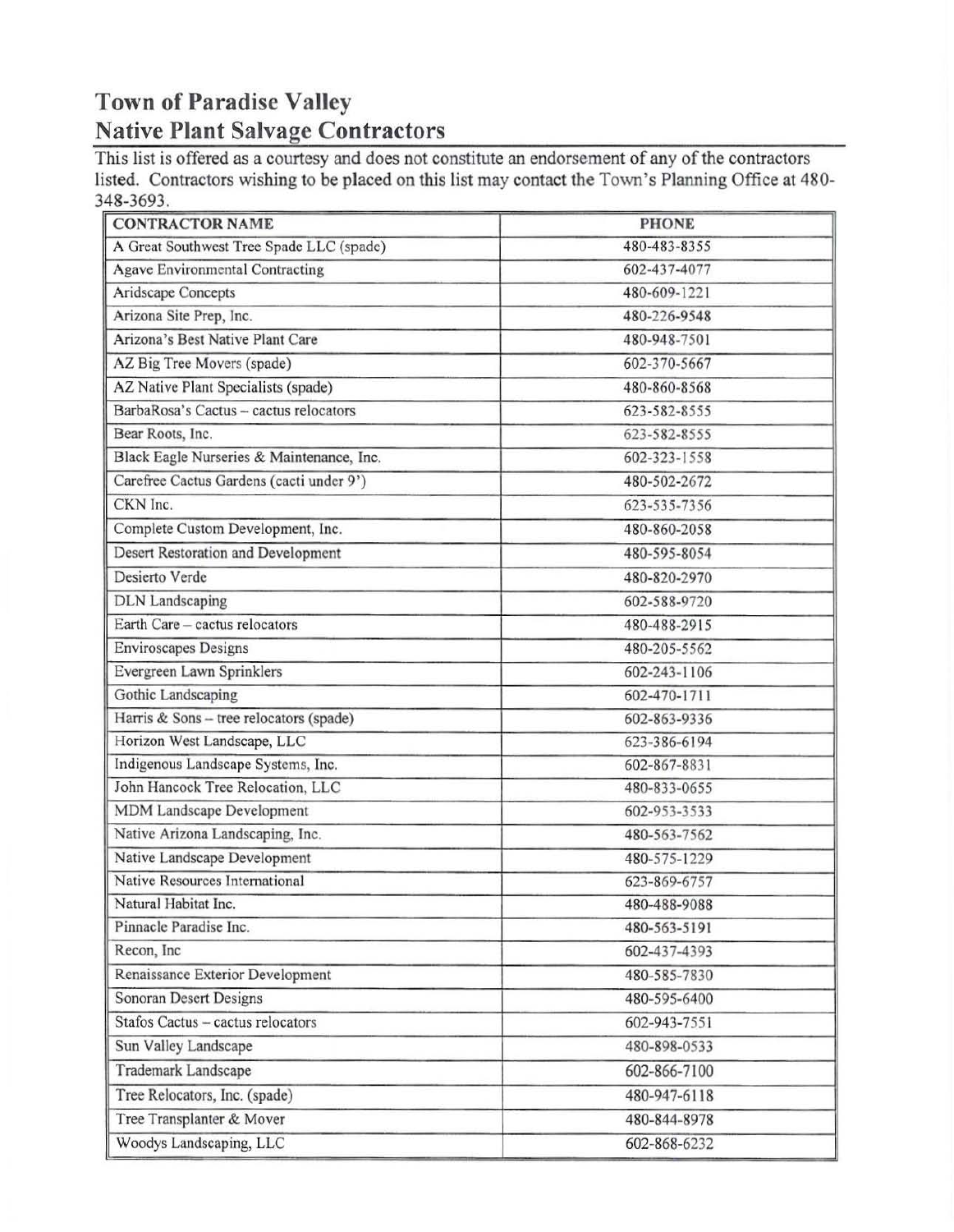## Town of Paradise Valley Native Plant Preservation Plan

Upon application for a Building Permit valued \$500,000 or greater, and all Demolition and Grading Permits, this Native Plant Preservation Plan must be completed.

| Project Address:<br><u> 1989 - 1989 - Albert Albert al-Amerikaansk komponist (* 1989)</u>                                                                                                                                 |  |  |  |  |
|---------------------------------------------------------------------------------------------------------------------------------------------------------------------------------------------------------------------------|--|--|--|--|
| Parcel Number:<br><u> 1989 - Anima Anima Anima Anima Anima Anima Anima Anima Anima Anima Anima Anima Anima Anima Anima Ani</u>                                                                                            |  |  |  |  |
| Owner Name, Address & Phone:<br><u> 1989 - Johann Barbara, martxa alemaniar arg</u>                                                                                                                                       |  |  |  |  |
| the contract of the contract of the contract of the contract of the contract of the contract of the contract of<br>Number of protected plants within area of disturbance, if any:<br>Number of plants to remain in place: |  |  |  |  |
| Number of protected plants to be relocated on site:                                                                                                                                                                       |  |  |  |  |
| Number of protected plants to be relocated off-site:                                                                                                                                                                      |  |  |  |  |
| Number of unsalvageable protected plants:                                                                                                                                                                                 |  |  |  |  |
| Total number of plants affected:                                                                                                                                                                                          |  |  |  |  |
|                                                                                                                                                                                                                           |  |  |  |  |
| Telephone Number:                                                                                                                                                                                                         |  |  |  |  |
| Please give a brief description of the native plant salvage plan including estimated date of<br>salvage, place of relocation, and any other relevant information:                                                         |  |  |  |  |
|                                                                                                                                                                                                                           |  |  |  |  |
|                                                                                                                                                                                                                           |  |  |  |  |
|                                                                                                                                                                                                                           |  |  |  |  |
| Attach this sheet to the Native Plant Inventory consisting of:                                                                                                                                                            |  |  |  |  |

1) An Aerial photogrnph and/or site plan showing the location of all protected native plants within the area of disturbance; and

2) A Listing of the number, species, size, general condition, and salvage status of all protected native plants within the area of disturbance.

Return to Planning and Building Department with your building/demo/grading application. Only complete submittals will be accepted. Do not attempt to move any plant materials prior to permit issuance. *Before requesting final inspection, Applicant will be required to submit a Native Plant Certification.* 

| Applicant Signature: | Date: |
|----------------------|-------|
|                      |       |

NOTICE: Failure to comply with the Native Plant Preservation Plan shall cause immediate suspension of all inspection activity. In addition, any violation of the Native Plant Preservation Ordinance is a misdemeanor punishable by fine and/or imprisonment.

O:\BLDDEPT\ORIGINAL\Apps & Handouts\NATIVE PLANT PRESERVATION PLAN.doc12/06/2007